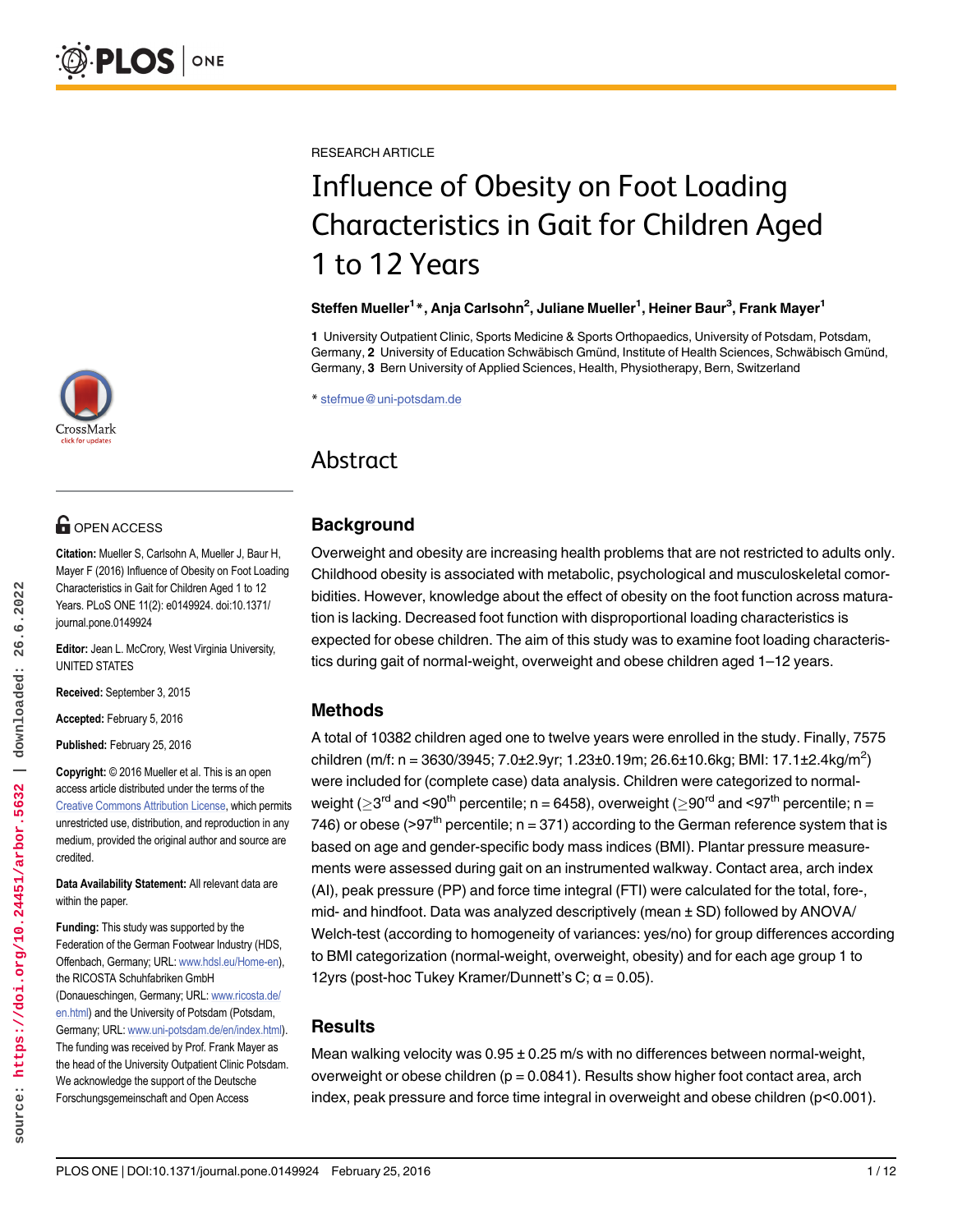

Publishing Fund of University of Potsdam. The funders had no role in study design, data collection and analysis, decision to publish, or preparation of the manuscript.

Competing Interests: The authors have declared that no competing interests exist.

Obese children showed the 1.48-fold (1 year-old) to 3.49-fold (10 year-old) midfoot loading (FTI) compared to normal-weight.

#### Conclusion

Additional body mass leads to higher overall load, with disproportional impact on the midfoot area and longitudinal foot arch showing characteristic foot loading patterns. Already the feet of one and two year old children are significantly affected. Childhood overweight and obesity is not compensated by the musculoskeletal system. To avoid excessive foot loading with potential risk of discomfort or pain in childhood, prevention strategies should be developed and validated for children with a high body mass index and functional changes in the midfoot area. The presented plantar pressure values could additionally serve as reference data to identify suspicious foot loading patterns in children.

# Introduction

Overweight and obesity are increasing health problems that are not restricted to adults only. In the developed countries, the prevalence of childhood overweight and obesity was 7.9% in 1990 and is estimated to be as high as  $14.1\%$  in 2020 [1].

There is evidence that childhood obesity is associated with various metabolic and psychological comorbidities [2]. However, only few data is available about the impact of childhood overweight or obesity on the musculoskeletal system. Recently, Yan et al. have shown that childhood obesity may affect plantar pressure distribution and walking stability in obese children compared to non-obese subjects due to the overload of foot structures [3]. The lower extremities and particularly the feet are exposed to additional mass in everyday life. Thus, about 0.5 times of body mass has to be tolerated by the foot during standing. During normal gait, a load of 1.2 body mass must be carried by the foot and increased load of body mass 2–3 fold during running  $[4-7]$ .

It is well known that obesity in adults is associated with changes in gait pattern and loading of the lower extremities and the foot  $[8,9]$ . The midfoot area (longitudinal arch) was affected the most (3 times higher peak plantar pressure) in obese compared to normal-weight male and female adults [8]. Beyond geometric and pressure changes, overweight and obese adults are more likely to suffer from overuse injuries at the lower extremities than normal-weight persons [10]. Mickle & Steele (2015) reported that obese adults suffer from altered foot function and foot pain which directly impact mobility and quality of life of those affected [11]. These studies support the theory that increased stress on the soft tissues and joints, which may be directly related to high body mass, is associated with higher prevalence of foot discomfort, pain and therefore reduced level of physical activity [9,11–13].

In children and adolescents, growth and maturation may additionally influence changes of foot pattern and foot loading caused by overweight. It is known that foot morphology (e.g. relative foot width, foot type: flatfoot) in children is changing during maturation and is different between boys and girls  $[14-16]$ . Focusing on foot morphology in relation to obesity, Riddiford-Harland et al. (2000) found differences between normal-weight and obese children with an increased Chippaux-Smirak Index characterizing a reduced longitudinal foot arch for obese children [17]. Therefore, more detailed information on foot function e.g. with plantar pressure measurements as a valid and reliable tool seems reasonable (18;19). Already in static test situations (e.g. during standing) obese children display higher loading on the foot compared to non-obese children [12,18,19].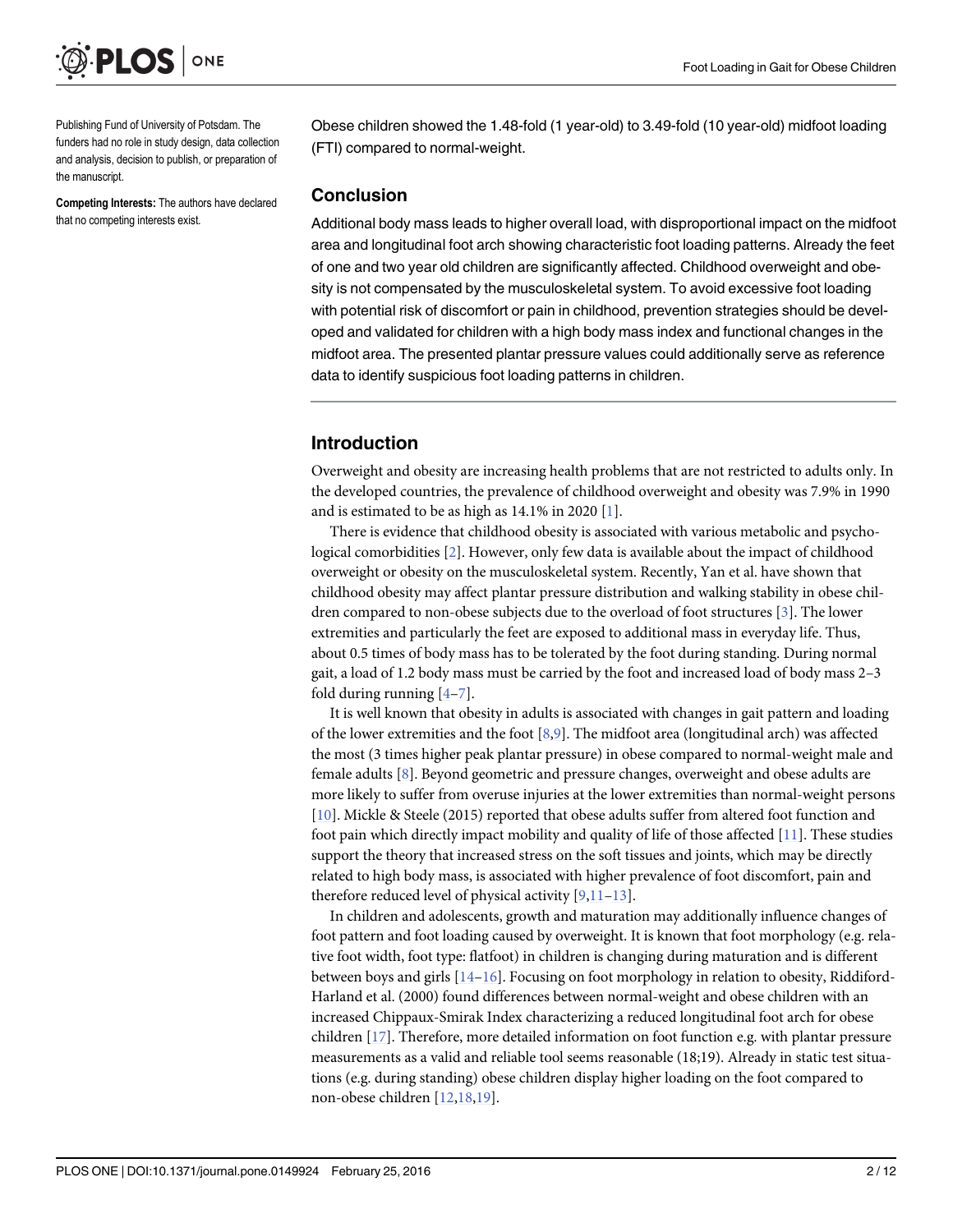In walking, higher foot contact area and higher foot loading in obese compared to non-obese children is evident [12,19,20]. Dowling et al. (2004) showed higher foot contact area and higher foot loading, except for the toes, in obese compared to non-obese children 9 years of age [12]. These results are supported by Filippin et al. (2007) analyzing children aged 9 to 11 years [19]. In addition, Cousins et al (2013) demonstrated a foot loading pattern with higher peak pressure and peak force under the midfoot and metatarsal regions ( $2<sup>nd</sup>$  to  $5<sup>th</sup>$ ) in obese children between 7 to 11 years of age [20]. Moreover, Riddiford-Harland et al. (2015) reported that already in children aged 8 years increased plantar pressure under the feet in obese and overweight is directly associated to children's physical activity level [21]. Higher plantar pressure values were also found in prepubescent children during walking with self-chosen walking velocity [3]. The results show highest change in plantar pressure for the midfoot region. In contrast, for children aged 4 to 7 years with normal development, Phethean et al. (2012) did show a low to moderate association between body mass and body mass index with plantar pressure measures with no differences between girls and boys [22]. Therefore, higher plantar pressure values for the total foot are expected for persons with higher body mass independent of age or gender. In contrast, the load distribution across foot regions is expected to be disproportional for different body masses. The authors assume that plantar pressure data do not necessarily have to be normalized to body mass and that data of girls and boys may be pooled for data analysis.

Thus, it could be hypothesized, that overweight may not affect the foot shape or function of small children as much as it does in older children. Nevertheless, there is still a lack of knowledge, if body mass affects plantar pressure of the feet already in children younger than 4 years of age. Mainly caused by small sample sizes or narrow age range, the development of foot loading in obese and overweight children over the course of aging and maturation from 1 to 12 years of age is not detailed.

Therefore, the aim of the study was to examine the effect of different body mass in normalweight, overweight and obese children aged 1–12 years on plantar pressure distribution characteristics during gait. Moreover, it was aimed to identify characteristic foot loading patterns in comparison of normal-weight, overweight and obese children in all age groups and consideration of different foot regions.

# Methods

#### Subjects and study design

The study was performed in 61 cities across Germany with volunteers recruited at information desks located near the measuring stations. Information about the purpose, methods and potential risks were given to the children's parents. Afterwards, parents gave written informed consent before children's voluntary participation in the study. The study was approved by the Ethical Commission of the Albert-Ludwigs University Freiburg.

A total of 10382 children aged one to twelve years were enrolled in the study. Children were excluded from the study if they were unable to walk unsupported, were not compliant to complete the entire measurement set-up ( $n = 161$ ) or suffered from recent injuries or pain during gait ( $n = 52$ ). These children showed no statistical significant difference in anthropometric data compared to the remaining cohort. Subjects ( $N = 2557$ ) were excluded from the data analysis in the case of any missing values (i.e. age, height, body mass or less than three repetitions on the walkway) or implausible data. Children were categorized as underweight ( $\lt 3^{\text{rd}}$  percentile;  $n = 37$ ), normal-weight ( $> 3<sup>rd</sup>$  and  $< 90<sup>th</sup>$  percentile; n = 6458), overweight ( $> 90<sup>rd</sup>$  and  $< 97<sup>th</sup>$ percentile;  $n = 746$ ) or obese (>97<sup>th</sup> percentile;  $n = 371$ ) according to the German reference system that is based on age and gender-specific body mass indices (BMI) [23,24]. Children categorized as underweight ( $n = 37$ ) were excluded for further statistical analysis due to missing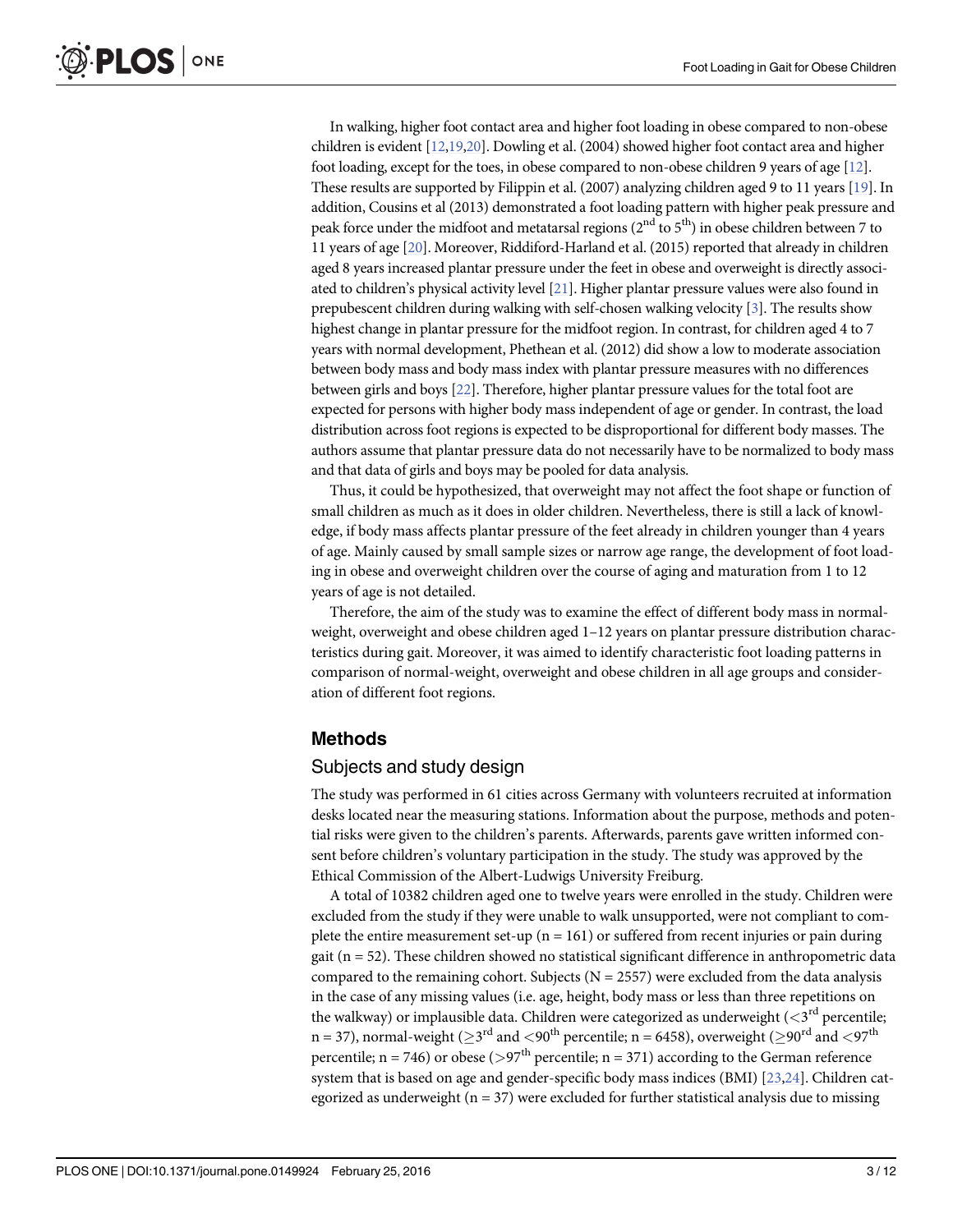subjects in many age groups. Finally, 7575 children (m/f:  $n = 3630/3945$ ; 7.0±2.9y; 1.23±0.19m; 26.6 $\pm$ 10.6kg; BMI: 17.1 $\pm$ 2.4kg/m<sup>2</sup>) were included into data analysis. Participants' anthropometrics are shown in Table 1.

The measurement protocol always started with the assessment of anthropometric data (age, body height, body mass) with the barefoot subjects wearing their everyday clothes. To avoid additional bias, body weight was not corrected for the weight of clothes by generally subtracting e.g. 1 kilogram of the measured body mass. Foot geometry (foot length and width [cm]) was measured during stance (WMSR) foot measurement system, with an attached millimeter scale, DSI, Offenbach, Germany) followed by gait measurements. For standardized plantar pressure measurements of children's gait a portable instrumented walkway (length: 3.0 m; width 0.8 m, height 4.0 cm) was used [16]. To acquire comfortable natural barefoot walking pattern, the surface of the wooden walkway was covered with 1.0 cm thick tartan comparable to a polyurethane surface of athletic tracks and masked with a thin cloth. Therefore, a targeting of the measurement platform, leading to an artificial walking pattern, was minimized. Walking speed was determined using a photoelectric barrier positioned in the middle of the 3 m walking distance (measurement distance: 1.0 m; measurement height: 54 cm; Timer S4, Alge Timing $\mathbb{R}$ , Lustenau, Austria). Plantar pressure distribution and loading patterns during gait were assessed using a pressure measurement platform that was mounted in the walkway (Emed  $X(\mathbb{R})$ , Novel GmbH $\Re$ , Munich, Germany). The pressure measurement platform consisted of a 40 cm x 69 cm sensor matrix with a resolution of 4 sensors / cm² auto calibrated before each measurement. The sampling rate was determined at 100 Hz and auto triggered at first contact.

For familiarization, children were encouraged to repeatedly walk on the walkway. Afterwards, plantar pressure of the right foot was measured during barefoot gait with self-selected speed across the instrumented walkway. To account for differences in gait variability for predefined walking velocities, walking speed was not standardized in the present study  $[16,25]$ . The upper limit of walking velocity was chosen at 6 km/h due to the reported transition of walking to running in adults at this speed [26,27]. A minimum of three and a maximum of five completed attempts were required. To ensure reproducible gait pattern, at least one stride had to be completed before entering the measurement area within the photoelectric barriers. The straightforward two-step protocol was shown to have higher reproducibility for plantar pressure measurements during gait compared to a midgait measurement [28]. All investigations were performed by the same experienced examiner, supported by two additional scientific assistants using a portable and instrumented walkway.

#### Measures

Main outcome measures were (1) the contact area (CA  $\text{[cm]}$ ) to calculate the arch index, (2) the force time integral (FTI [N·s]) and (3) the peak pressure (PP [kPa]) as representatives for

|               | n    |           | n(f/m) | Age[years] |      | <b>Body mass</b><br>[kg] |      | Height [m] |      | <b>BMI</b><br>[kg*m <sup>-2</sup> ] |      | <b>Foot lenath</b><br>[cm] |      | <b>Foot width</b><br>[cm] |  |
|---------------|------|-----------|--------|------------|------|--------------------------|------|------------|------|-------------------------------------|------|----------------------------|------|---------------------------|--|
|               |      |           | Mean   | <b>SD</b>  | Mean | <b>SD</b>                | Mean | <b>SD</b>  | Mean | SD                                  | Mean | <b>SD</b>                  | Mean | <b>SD</b>                 |  |
| all           | 7575 | 3945/3630 | 7.0    | 2.9        | 26.6 | 10.6                     | 1.23 | 0.19       | 17.1 | 2.4                                 | 19.1 | 2.9                        | 7.3  | 0.9                       |  |
| female        | 3945 |           | 7.0    | 2.8        | 26.6 | 10.6                     | 1.23 | 0.19       | 17.0 | 2.4                                 | 19.0 | 2.9                        | 7.2  | 0.8                       |  |
| male          | 3630 |           | 6.9    | 2.9        | 26.6 | 10.6                     | 1.22 | 0.19       | 17.1 | 2.3                                 | 19.1 | 3.0                        | 7.4  | 0.9                       |  |
| normal weight | 6458 | 3384/3074 | 7.0    | 2.8        | 25.4 | 9.0                      | 1.22 | 0.18       | 16.4 | .5                                  | 19.0 | 2.8                        | 7.2  | 0.8                       |  |
| over-weight   | 746  | 367/379   | 6.8    | 3.1        | 31.4 | 13.2                     | 1.23 | 0.21       | 19.7 | 1.9                                 | 19.4 | 3.3                        | 7.6  | 1.0                       |  |
| obese         | 371  | 194/177   | 7.2    | 3.2        | 39.0 | 17.5                     | 1.26 | 0.23       | 23.1 | 3.3                                 | 20.0 | 3.5                        | 7.9  | 1.1                       |  |

Table 1. Anthropometrics.

doi:10.1371/journal.pone.0149924.t001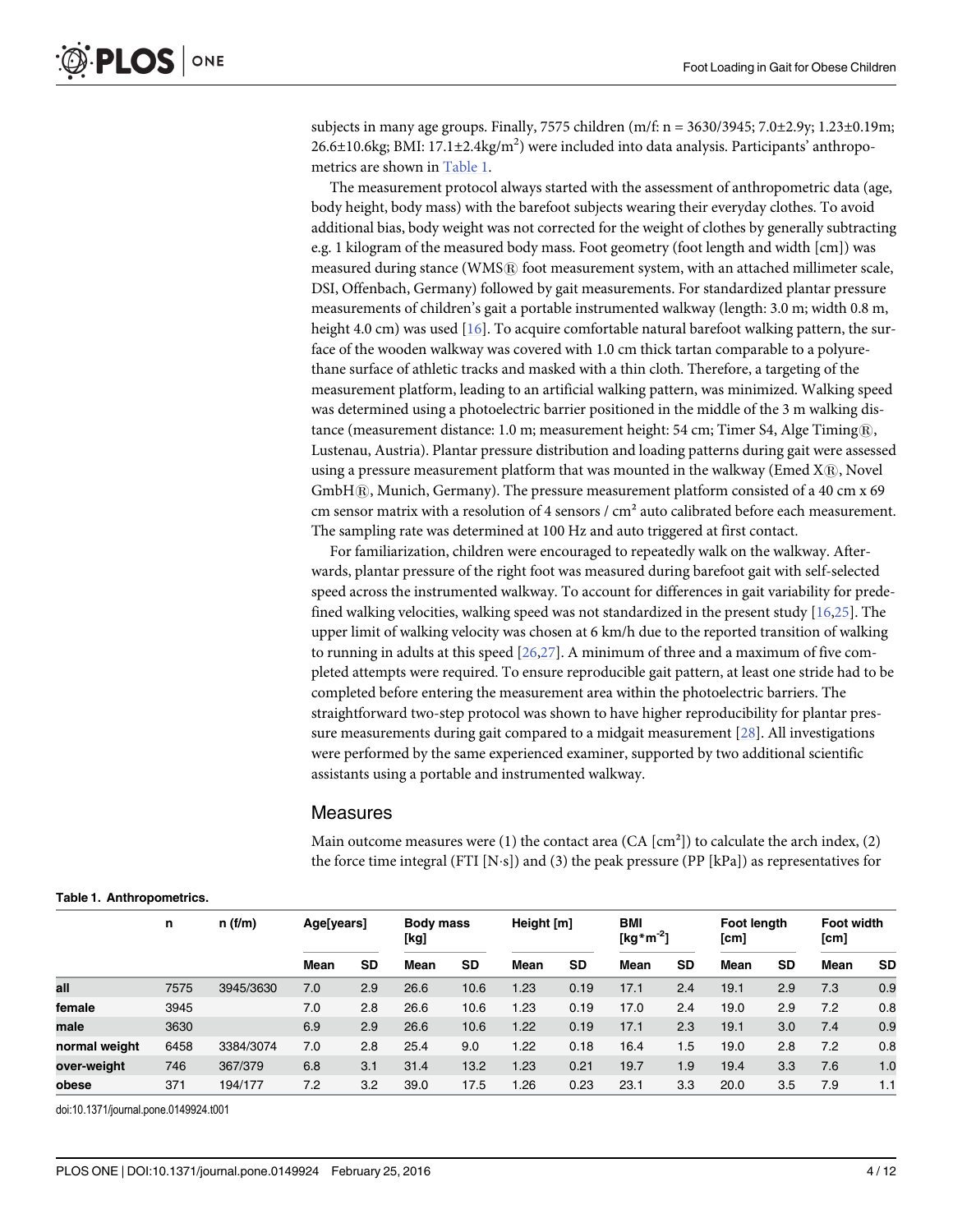the foot loading. CA, FTI and PP are well accepted, reliable and valid variables to characterize the longitudinal foot arch, the overall and the maximum isolated loading of the foot [19,29,30]. The measures were acquired for the total foot, toes, forefoot, medial midfoot, lateral midfoot and hindfoot using Novel-win software package (Novel Projects $@$  & Novel Scientific $@$ , Munich, Germany). The hindfoot, midfoot and forefoot are defined (by default; Novel Automask) using 27% and 55% of the foot length from heel to toes and medial/lateral midfoot is divided by the foot length axis, respectively. For analysis, the toes were separated from forefoot using pressure gradients around the peak pressures of the toes and were only included for measures of the total foot. Additionally, the dynamic arch index (AI) was calculated as described by Cavanagh et al. (1987)[30]. According to Cavanagh´s definition, a high arch results in a small arch-index, whereas a flat arch leads to a large arch-index. Therefore the AI is used as indirect measure for longitudinal foot arch characteristics. All plantar pressure measurements were calculated for each subject from the mean out of 3 to 5 valid walking trials.

#### Data analysis

All data were checked for plausibility with a range check (age:  $1-12$  years; body size:  $<$  200 cm; body weight: < 120 kg; BMI > 12 kg/m²; gait speed: < 6 km/h). Implausible values were recalculated or corrected as documented in the CRF. Remaining extreme values were excluded. For further analysis 12 age groups (1 to 12 years age) were built based on the subjects' birth dates.

Data was analyzed descriptively (mean ± SD) followed by ANOVA/Welch-test (according to homogeneity of variances: yes/no) for group differences according to BMI categorization (normal-weight, overweight, obesity) and for each age group 1 to 12yrs (post-hoc Tukey Kramer/Dunnett´s C; global  $\alpha$  = 0.05; with Bonferroni adjustment for multiple comparisons in 3 weight and 12 age groups: adjusted  $\alpha = 0.001$  (JMP Statistical Software Package 8.0.1a, SAS Institute $(\mathbb{R})$ . In addition, the differences of the obese children were given in relation to the normal-weight children (x-fold).

#### Results

Mean walking velocity was  $0.95 \pm 0.25$  m/s with no differences between normal-weight, overweight or obese children ( $p = 0.0841$ ). In general, total foot contact area (CA [cm<sup>2</sup>]) successively rose from the youngest  $(47.2 \pm 5.7 \text{ cm}^2)$  to the oldest children  $(101.8 \pm 17.0 \text{ cm}^2)$ . Overall, and in each age group, the normal-weight children presented a smaller CA than overweight children (p<0.001). Highest values of foot contact area were found in obese children.

The smallest arch index (AI) was seen in normal-weight (0.21±0.07) followed by overweight  $(0.25\pm0.06)$  and obese children  $(0.26\pm0.05; p<0.001)$ . In the single age groups  $(1-12\gamma rs)$ , the normal-weight children presented smaller AI than overweight or obese children (Fig 1). The finding of smaller AI in normal-weight compared to overweight or obese children was statistically significant for the age groups 5 to 12 years ( $p < 0.001$ ), but not for children aged 1 to 4 years  $(p>0.001)$ .

A consistent increase of the overall foot loading (quantified by: FTI total foot) from 1 to 12 year-old children was found. In each age group, FTI values of the total foot were highest for the obese and lowest for the normal-weight children. (Fig 2A and Table 2). Obese children displayed the 1.26-fold (2 years-old) up to the 1.75-fold (12 years-old) of the total foot loading (FTI) that was observed in normal-weight children of the same age. The amount of statistical significant group differences was especially present for the total foot and forefoot starting at the age of 3-4years. For the rearfoot and midfoot area differences are visible from an age of 5- 6years (Table 2;  $p < 0.001$ ).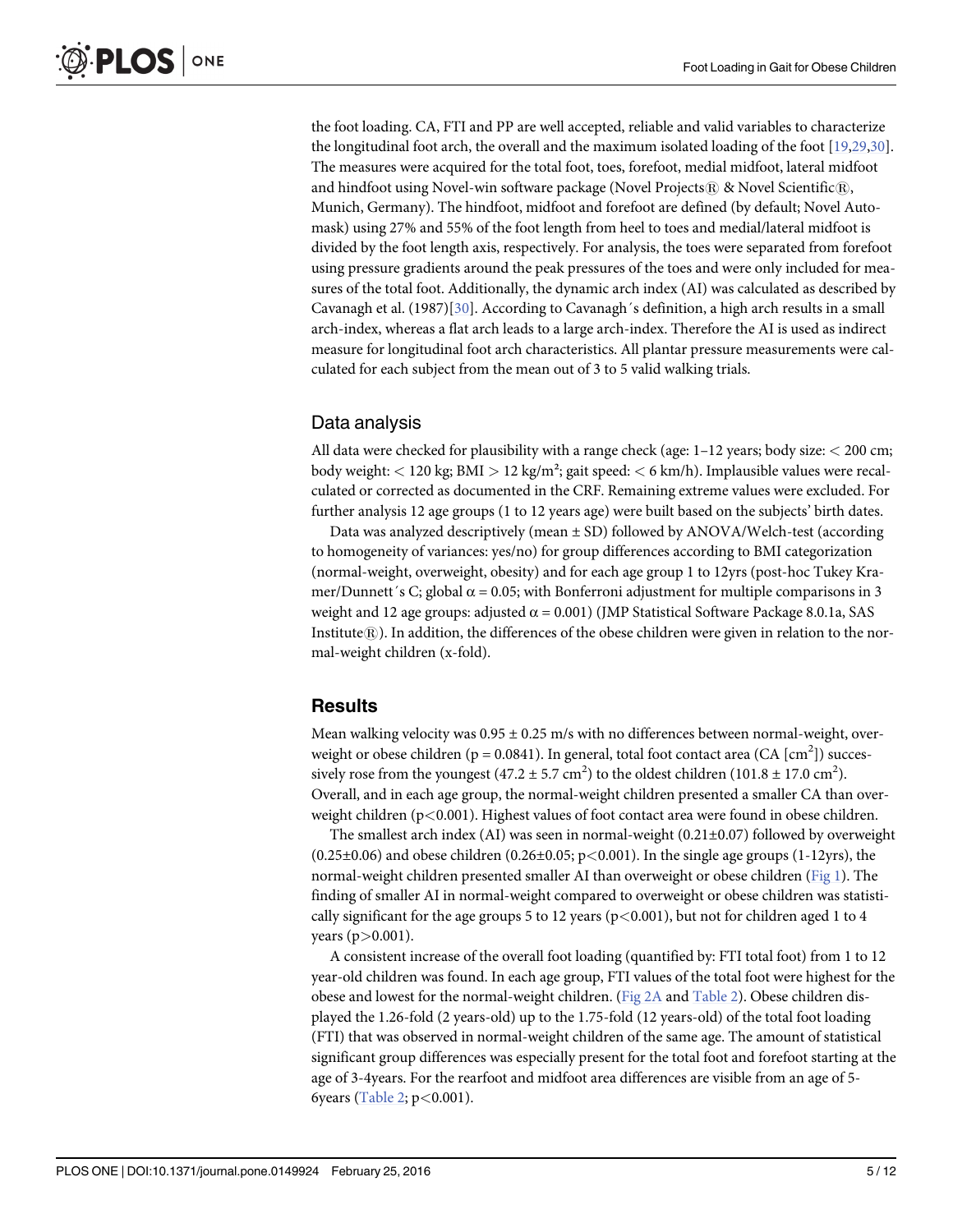





doi:10.1371/journal.pone.0149924.g001

For peak pressure measurements, an increase from the youngest to the oldest children was observed, but the differences between body mass groups were smaller than for FTI with a maximum of 1.25-fold peak pressure (total foot) in the obese children. With specific focus on the midfoot, the FTI was highest for obese (22.4  $\pm$  19.4 N·s), followed by over-weight (13.9  $\pm$  10.5 N·s) and normal-weight (7.9  $\pm$  6.7 N·s) children over all and in each age group (p $<$ 0.05). The obese 1 year-old children showed the smallest (1.48-fold) and the 10 year-old the highest (3.49-fold) additional midfoot loading (FTI) compared to normal-weight children (Fig 2B).





doi:10.1371/journal.pone.0149924.g002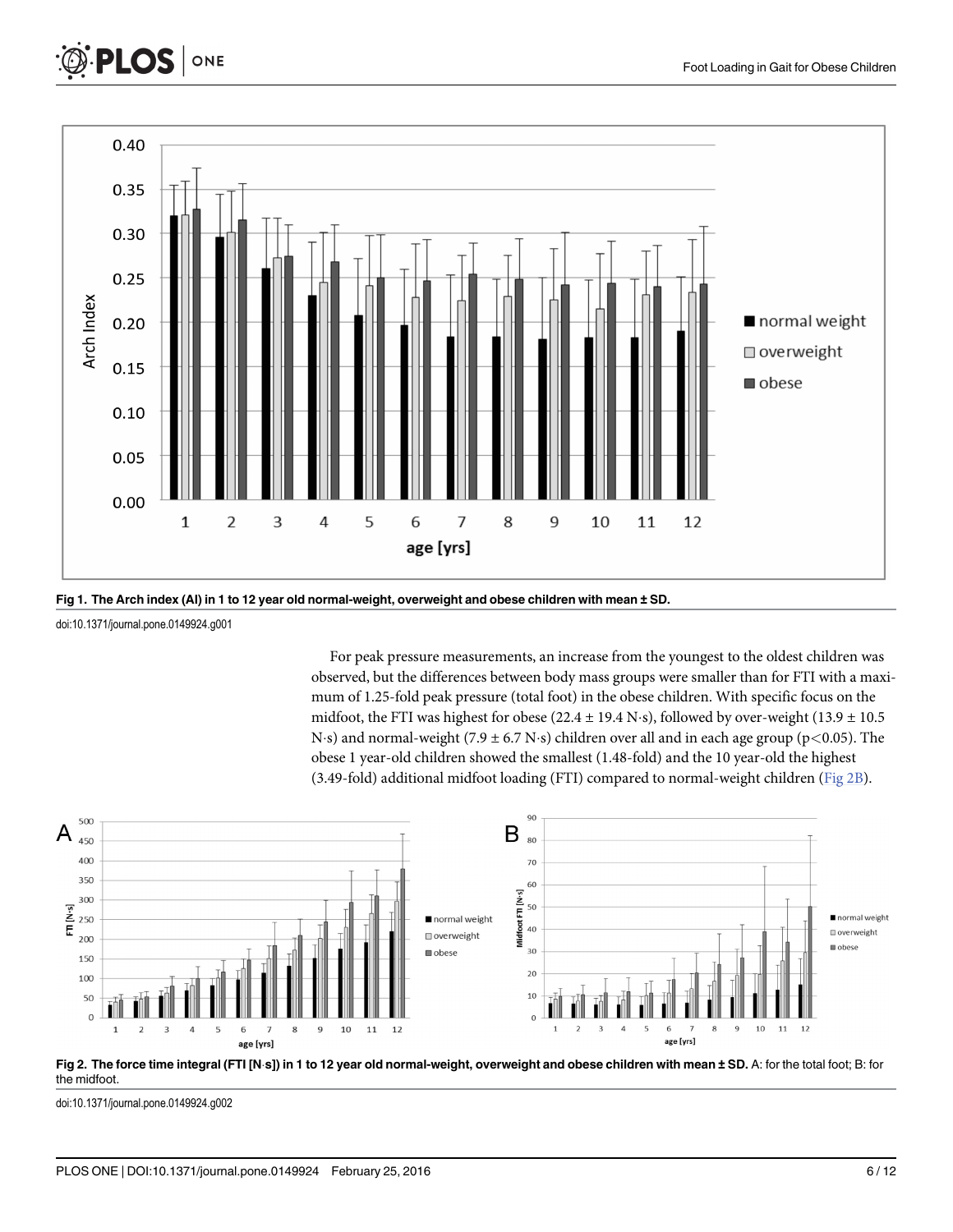

|                           |  | Table 2. The force time integral (FTI [N·s]) for the foot region: toes, forefoot (FF), medial midfoot (MMF), lateral midfoot (LMF), rearfoot (RF), total |  |
|---------------------------|--|----------------------------------------------------------------------------------------------------------------------------------------------------------|--|
| foot (TF) with mean ± SD. |  |                                                                                                                                                          |  |

| age            | normal weight (1); overweight (2); obese | n   | <b>Toes</b> |           | FF    |           | <b>MMF</b> |           | <b>LMF</b> |      | <b>RF</b> |           | TF    |           |
|----------------|------------------------------------------|-----|-------------|-----------|-------|-----------|------------|-----------|------------|------|-----------|-----------|-------|-----------|
| [yrs]          | (3)                                      |     | Mean        | <b>SD</b> | Mean  | <b>SD</b> | Mean       | <b>SD</b> | Mean       | SD   | Mean      | <b>SD</b> | Mean  | <b>SD</b> |
| $\mathbf{1}$   | $\mathbf{1}$                             | 108 | 5.0         | 2.3       | 14.1  | 5.8       | 2.6        | 1.7       | 4.1        | 1.8  | 7.6       | 3.4       | 32.8  | 7.8       |
|                | $\overline{2}$                           | 29  | 5.6         | 4.3       | 17.2  | 7.2       | 3.4        | 2.2       | 5.1        | 1.9  | 8.8       | 5.1       | 39.8  | 12.8      |
|                | 3                                        | 20  | 5.8         | 3.2       | 18.8  | 9.6       | 3.5        | 1.6       | 6.5        | 2.8  | 10.8      | 5.2       | 45.1  | 14.0      |
| $\mathbf{2}$   | $\mathbf{1}$                             | 348 | 6.7         | 3.3       | 17.3  | 6.4       | 2.4        | 1.6       | 4.1        | 2.2  | 12.0      | 5.7       | 42.2  | 11.8      |
|                | $\overline{2}$                           | 69  | 6.7         | 3.2       | 20.6  | 10.9      | 2.7        | 1.5       | 5.0        | 2.0  | 13.2      | 6.8       | 47.8  | 16.0      |
|                | 3                                        | 35  | 7.7         | 3.1       | 20.9  | 7.7       | 4.0        | 2.3       | 6.4        | 2.9  | 14.3      | 5.5       | 53.1  | 14.4      |
| 3              | $\mathbf{1}$                             | 572 | 8.2         | 4.2       | 23.8  | 8.4       | 2.0        | 1.6       | 4.2        | 2.0  | 17.4      | 7.0       | 55.3  | 12.9      |
|                | $\overline{2}$                           | 78  | 7.7         | 4.2       | 28.5  | 11.8      | 2.4        | 1.5       | 5.3        | 2.0  | 18.5      | 6.5       | 62.2  | 14.8      |
|                | 3                                        | 24  | 11.9        | 8.9       | 34.1  | 13.2      | 3.2        | 2.4       | 8.4        | 5.6  | 25.4      | 10.2      | 81.3  | 23.5      |
| 4              | $\mathbf{1}$                             | 723 | 9.3         | 4.7       | 30.8  | 11.2      | 1.6        | 1.2       | 4.5        | 2.7  | 23.4      | 8.6       | 69.2  | 18.0      |
|                | $\overline{2}$                           | 81  | 10.4        | 5.5       | 38.5  | 13.2      | 2.2        | 1.6       | 5.9        | 3.2  | 25.9      | 8.5       | 82.6  | 17.7      |
|                | 3                                        | 25  | 11.0        | 5.2       | 45.6  | 14.1      | 2.7        | 2.4       | 9.1        | 4.5  | 32.3      | 13.6      | 100.7 | 29.1      |
| 5              | $\mathbf{1}$                             | 845 | 10.5        | 4.9       | 37.8  | 11.4      | 1.3        | 1.2       | 4.6        | 3.2  | 27.7      | 9.4       | 81.8  | 18.2      |
|                | $\overline{2}$                           | 59  | 12.4        | 6.7       | 46.8  | 13.1      | 2.0        | 1.7       | 8.1        | 4.3  | 32.3      | 11.1      | 101.1 | 21.3      |
|                | 3                                        | 31  | 12.2        | 6.0       | 55.4  | 21.4      | 2.3        | 1.5       | 8.6        | 4.3  | 38.3      | 18.1      | 116.5 | 29.7      |
| 6              | $\mathbf{1}$                             | 804 | 12.1        | 5.8       | 46.0  | 13.7      | 1.2        | 1.1       | 5.3        | 4.2  | 32.4      | 10.6      | 96.8  | 23.3      |
|                | $\overline{2}$                           | 82  | 13.7        | 7.0       | 60.1  | 15.7      | 2.2        | 1.7       | 8.8        | 4.7  | 41.0      | 13.4      | 125.5 | 23.7      |
|                | 3                                        | 42  | 12.7        | 5.7       | 71.0  | 15.3      | 3.1        | 2.7       | 14.1       | 7.7  | 45.8      | 16.9      | 146.7 | 29.6      |
| $\overline{7}$ | $\mathbf{1}$                             | 682 | 13.6        | 6.1       | 54.8  | 15.6      | 1.2        | 1.2       | 5.7        | 4.6  | 38.6      | 11.6      | 113.7 | 24.8      |
|                | $\overline{c}$                           | 68  | 13.9        | 6.7       | 73.0  | 21.2      | 1.9        | 1.5       | 11.3       | 6.5  | 49.4      | 17.8      | 150.1 | 32.5      |
|                | 3                                        | 35  | 17.5        | 10.3      | 89.1  | 32.2      | 3.0        | 2.6       | 17.3       | 8.2  | 56.9      | 22.3      | 183.6 | 59.8      |
| 8              | $\mathbf{1}$                             | 657 | 15.2        | 6.9       | 64.9  | 19.2      | 1.1        | 1.0       | 7.2        | 5.9  | 44.4      | 14.1      | 132.7 | 30.0      |
|                | $\overline{2}$                           | 64  | 15.2        | 8.2       | 86.2  | 19.9      | 1.8        | 1.3       | 14.9       | 8.4  | 54.8      | 15.8      | 172.5 | 31.1      |
|                | 3                                        | 38  | 17.9        | 7.5       | 99.7  | 21.3      | 3.5        | 3.5       | 20.5       | 12.2 | 68.9      | 22.2      | 210.6 | 40.8      |
| 9              | $\mathbf{1}$                             | 571 | 17.3        | 8.0       | 74.5  | 21.0      | 1.3        | 1.9       | 8.0        | 6.9  | 51.1      | 15.9      | 152.2 | 33.6      |
|                | $\sqrt{2}$                               | 67  | 18.6        | 9.5       | 99.7  | 21.7      | 2.1        | 2.2       | 16.5       | 10.9 | 64.9      | 19.4      | 202.3 | 33.9      |
|                | 3                                        | 34  | 21.2        | 11.5      | 118.6 | 36.8      | 4.0        | 3.8       | 23.3       | 13.4 | 77.5      | 27.5      | 244.6 | 54.6      |
| 10             | $\mathbf{1}$                             | 535 | 18.1        | 8.6       | 87.0  | 23.9      | 1.2        | 1.3       | 9.9        | 8.3  | 60.0      | 18.4      | 176.2 | 38.9      |
|                | $\overline{c}$                           | 73  | 22.2        | 10.9      | 117.1 | 28.0      | 2.1        | 3.0       | 17.8       | 10.9 | 71.6      | 19.1      | 230.7 | 45.6      |
|                | 3                                        | 41  | 21.3        | 9.4       | 137.7 | 32.4      | 4.2        | 5.6       | 34.3       | 26.4 | 95.7      | 38.9      | 293.5 | 81.6      |
| 11             | $\mathbf{1}$                             | 323 | 19.0        | 8.6       | 97.0  | 26.6      | 1.4        | 2.4       | 11.3       | 10.0 | 63.3      | 18.3      | 192.4 | 44.1      |
|                | $\overline{2}$                           | 44  | 20.9        | 11.5      | 139.8 | 33.6      | 2.3        | 1.8       | 23.6       | 14.6 | 77.6      | 22.9      | 265.9 | 47.7      |
|                | 3                                        | 24  | 27.3        | 13.9      | 155.4 | 40.7      | 3.8        | 3.1       | 30.4       | 17.5 | 93.9      | 28.4      | 310.7 | 66.3      |
| 12             | $\mathbf{1}$                             | 288 | 22.4        | 10.7      | 109.5 | 28.5      | 1.4        | 1.2       | 13.6       | 11.0 | 72.2      | 23.5      | 220.3 | 48.4      |
|                | $\overline{2}$                           | 32  | 24.2        | 9.9       | 153.9 | 36.5      | 3.5        | 3.7       | 26.1       | 13.7 | 89.0      | 22.3      | 296.7 | 50.1      |
|                | 3                                        | 22  | 27.1        | 13.1      | 180.1 | 39.8      | 6.1        | 7.0       | 44.1       | 26.8 | 122.4     | 39.5      | 379.8 | 88.6      |

Statistical significant differences comparing overweight to normal-weight and obese to normal-weight children are marked in **bold** (p<0.001).

doi:10.1371/journal.pone.0149924.t002

The group differences for peak pressure in the midfoot ranged from 1.08-fold (1 year old) to 1.67-fold (10 year-old). The detailed data for FTI and PP for all foot regions are shown in Table 2 and Table 3. Peak pressure presents small differences for the toes, rearfoot and total foot between normal-weight, overweight and obese children. For the forefoot and midfoot, already at an age of 2 years statistical significant differences are existing  $(Table 3; p<0.001)$ .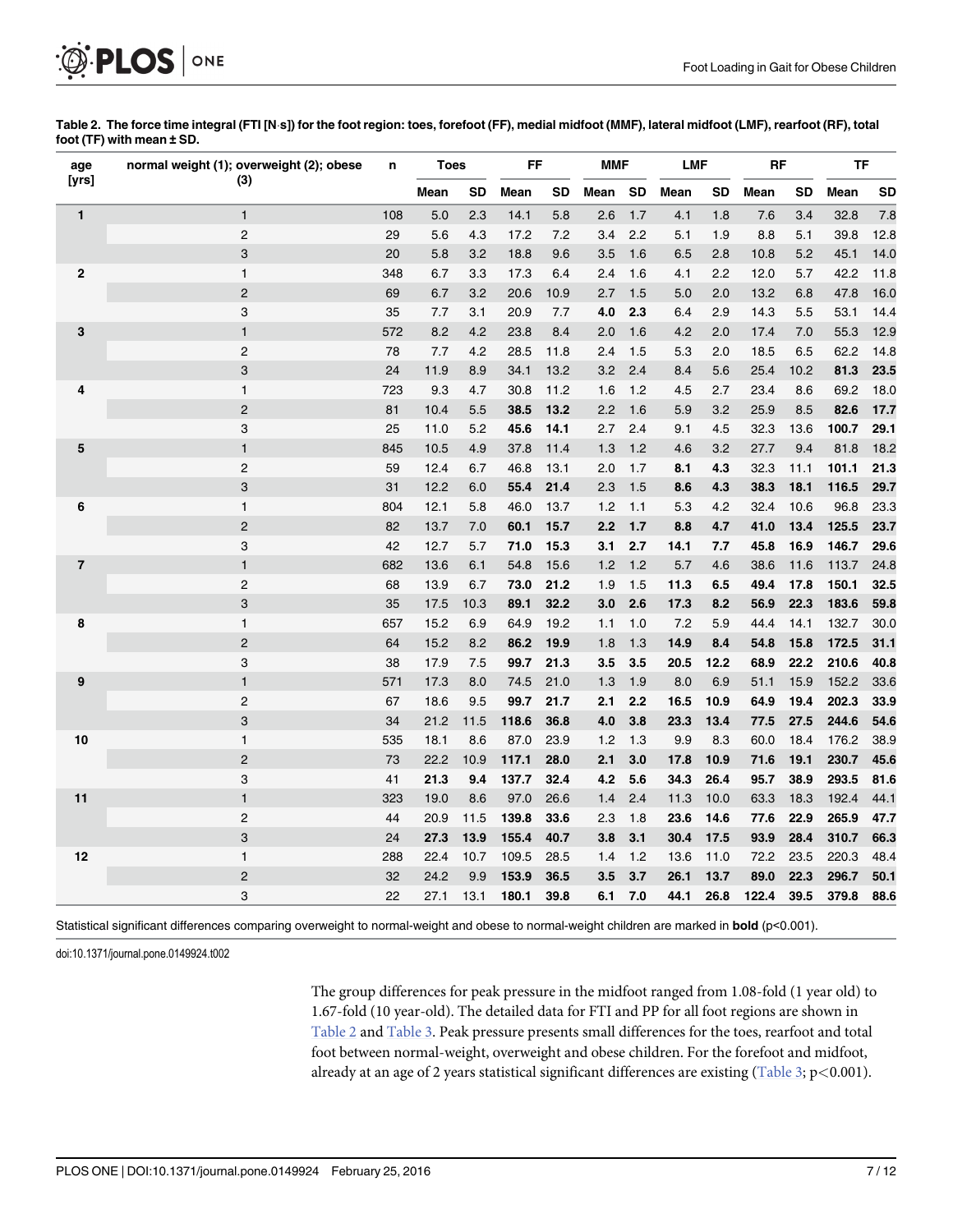

| Table 3. The peak pressure (PP [kPa]) for the foot region: toes, forefoot (FF), medial midfoot (MMF), lateral midfoot (LMF), rearfoot (RF), total foot |  |  |
|--------------------------------------------------------------------------------------------------------------------------------------------------------|--|--|
| (TF) with mean ± SD.                                                                                                                                   |  |  |

| age [yrs]               | normal weight (1); overweight (2); obese (3) | n      | <b>Toes</b> |           | FF   |           | <b>MMF</b> |           | <b>LMF</b> |           | <b>RF</b> |           | TF   |           |
|-------------------------|----------------------------------------------|--------|-------------|-----------|------|-----------|------------|-----------|------------|-----------|-----------|-----------|------|-----------|
|                         |                                              |        | Mean        | <b>SD</b> | Mean | <b>SD</b> | Mean       | <b>SD</b> | Mean       | <b>SD</b> | Mean      | <b>SD</b> | Mean | <b>SD</b> |
| $\mathbf{1}$            | $\mathbf{1}$                                 | 108    | 160         | 60        | 120  | 35        | 96         | 28        | 93         | 23        | 171       | 75        | 209  | 67        |
|                         | $\overline{c}$                               | 29     | 148         | 42        | 115  | 25        | 101        | 39        | 98         | 33        | 165       | 73        | 196  | 63        |
|                         | 3                                            | 20     | 168         | 52        | 130  | 42        | 97         | 29        | 100        | 32        | 171       | 59        | 205  | 57        |
| $\mathbf 2$             | $\mathbf{1}$                                 | 348    | 179         | 57        | 130  | 35        | 94         | 24        | 91         | 21        | 226       | 95        | 253  | 86        |
|                         | $\overline{2}$                               | 69     | 170         | 52        | 131  | 36        | 101        | 26        | 97         | 20        | 213       | 85        | 240  | 70        |
|                         | 3                                            | 35     | 204         | 72        | 134  | 36        | 116        | 31        | 111        | 24        | 221       | 92        | 261  | 86        |
| 3                       | $\mathbf{1}$                                 | 572    | 184         | 68        | 143  | 36        | 87         | 23        | 85         | 19        | 248       | 96        | 274  | 86        |
|                         | $\overline{c}$                               | 78     | 177         | 68        | 148  | 38        | 97         | 27        | 95         | 21        | 239       | 95        | 270  | 90        |
|                         | 3                                            | 24     | 218         | 78        | 181  | 50        | 108        | 24        | 104        | 23        | 233       | 45        | 286  | 55        |
| 4                       | $\mathbf{1}$                                 | 723    | 188         | 62        | 157  | 40        | 80         | 24        | 81         | 23        | 268       | 92        | 289  | 85        |
|                         | $\overline{2}$                               | 81     | 206         | 76        | 167  | 39        | 90         | 28        | 89         | 22        | 252       | 86        | 284  | 74        |
|                         | 3                                            | 25     | 208         | 76        | 197  | 48        | 94         | 29        | 97         | 26        | 312       | 120       | 335  | 105       |
| 5                       | $\mathbf{1}$                                 | 845    | 199         | 72        | 173  | 43        | 74         | 22        | 75         | 20        | 282       | 94        | 306  | 89        |
|                         | $\overline{c}$                               | 59     | 213         | 83        | 187  | 37        | 85         | 23        | 89         | 19        | 254       | 79        | 298  | 75        |
|                         | 3                                            | 31     | 214         | 93        | 204  | 72        | 95         | 33        | 96         | 30        | 292       | 68        | 320  | 78        |
| 6                       | $\mathbf{1}$                                 | 804    | 205         | 69        | 184  | 45        | 69         | 23        | 72         | 20        | 287       | 91        | 310  | 84        |
|                         | $\overline{c}$                               | 82     | 238         | 107       | 211  | 59        | 87         | 27        | 90         | 23        | 280       | 80        | 323  | 96        |
|                         | 3                                            | 42     | 200         | 74        | 236  | 75        | 96         | 27        | 110        | 48        | 291       | 99        | 322  | 102       |
| $\overline{\mathbf{7}}$ | $\mathbf{1}$                                 | 682    | 223         | 83        | 202  | 52        | 63         | 21        | 69         | 19        | 300       | 97        | 329  | 92        |
|                         | $\overline{c}$                               | 68     | 216         | 76        | 239  | 63        | 81         | 28        | 90         | 22        | 309       | 101       | 336  | 93        |
|                         | 3                                            | 35     | 231         | 103       | 253  | 62        | 100        | 26        | 110        | 21        | 300       | 81        | 343  | 86        |
| 8                       | $\mathbf{1}$                                 | 657    | 234         | 89        | 223  | 61        | 63         | 21        | 73         | 30        | 300       | 95        | 339  | 88        |
|                         | $\overline{2}$                               | 64     | 237         | 105       | 255  | 52        | 76         | 21        | 91         | 22        | 304       | 90        | 351  | 81        |
|                         | 3                                            | 38     | 253         | 111       | 271  | 80        | 89         | 25        | 100        | 24        | 305       | 73        | 358  | 90        |
| 9                       | $\mathbf{1}$                                 | 571    | 265         | 112       | 234  | 71        | 62         | 22        | 73         | 32        | 312       | 99        | 361  | 107       |
|                         | $\overline{c}$                               | 67     | 266         | 125       | 294  | 100       | 79         | 23        | 99         | 33        | 308       | 83        | 386  | 114       |
|                         | 3                                            | 34     | 326         | 199       | 306  | 76        | 97         | 30        | 111        | 28        | 333       | 119       | 428  | 168       |
| 10                      | $\mathbf{1}$                                 | 535    | 263         | 120       | 256  | 77        | 61         | 20        | 76         | 26        | 317       | 100       | 373  | 111       |
|                         | $\overline{2}$                               | $73\,$ | 298         | 142       | 305  | 88        | 78         | 27        | 97         | 23        | 331       | 100       | 414  | 125       |
|                         | 3                                            | 41     | 302         | 176       | 372  | 133       | 92         | 30        | 129        | 53        | 343       | 80        | 467  | 151       |
| 11                      | $\mathbf{1}$                                 | 323    | 276         | 116       | 270  | 84        | 62         | 23        | 81         | 44        | 312       | 89        | 379  | 100       |
|                         | $\overline{c}$                               | 44     | 315         | 165       | 337  | 110       | 80         | 27        | 111        | 44        | 326       | 82        | 438  | 137       |
|                         | 3                                            | 24     | 344         | 152       | 351  | 76        | 98         | 32        | 117        | 32        | 320       | 64        | 441  | 104       |
| 12                      | $\mathbf{1}$                                 | 288    | 310         | 146       | 291  | 100       | 64         | 22        | 85         | 47        | 311       | 93        | 409  | 124       |
|                         | $\overline{c}$                               | 32     | 322         | 116       | 342  | 88        | 87         | 31        | 110        | 42        | 339       | 86        | 436  | 95        |
|                         | 3                                            | 22     | 374         | 204       | 384  | 111       | 99         | 33        | 129        | 44        | 352       | 126       | 512  | 177       |

Statistical significant differences comparing overweight to normal-weight and obese to normal-weight children are marked in **bold** (p<0.001).

doi:10.1371/journal.pone.0149924.t003

# **Discussion**

The study purposed to examine the effect of differences in body mass in children on plantar pressure distribution characteristics, calculating foot contact area, arch-index, peak pressure and force time integral in different foot regions during gait. Differences in foot loading/contact characteristics were found between body mass categories for all children and in single age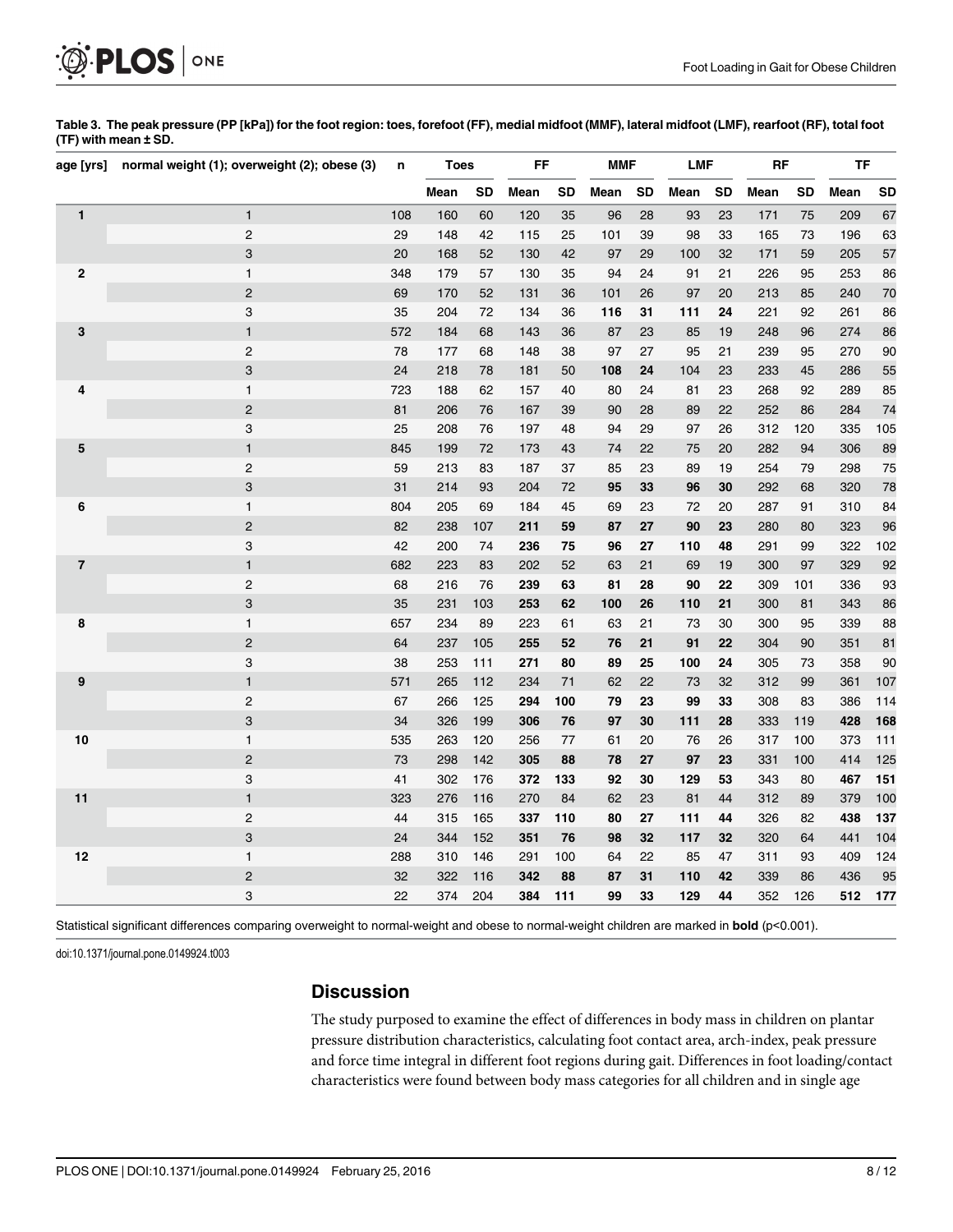groups (1–12 years). The results show higher foot contact area, reduced longitudinal foot arch, higher peak pressure and force time integral in overweight and obese children compared to normal-weight children. Thus, overweight children do not compensate additional weight by passive (foot structure) and/or active mechanisms during gait and these differences seem to be more dominant with advanced age. Additionally, the findings for this wide age range shows for the first time clear evidence for age dependent differences and loading patterns that have to be discussed in the context of foot development in children.

The higher foot contact area in overweight and obese children compared to normal-weight counterparts, is in agreement with previous results  $[12,19]$ . It needs to be emphasized that this finding was observed already in the youngest children. The arch index rises with additional body mass and is getting statistically significant with an age older than 4 years. Similar data was only shown in small specific age ranges in children [19,22]. Since the arch index cannot clearly distinguish between the different causes of higher midfoot contact area regarding flat or fat feet, the results have to be questioned for functional relevance. But, for a static situation Villaroya et al. (2008) found a relationship of high midfoot loading/contact area and lower longitudinal arch, validated by radiographic assessment [31]. This supports the validity of the arch index to identify the characteristics of the longitudinal foot arch. Nevertheless, the judgment of a higher arch index as positive, negative or neutral is under debate. Tudor et al. (2009) could not find any disadvantage for children with flat-footedness concerning performance, also a higher risk of injury amongst athletes with pes planus was not reported [32]. Furthermore, is not clear whether children with high arch index will suffer from foot pathologies or pain later in life [33–35]. Finally, it has to be questioned if a categorization of foot types (flat, normal, high longitudinal arch) based on arch index is reasonable, if the consequences are not yet discussed [30,36].

The foot loading, quantified by the FTI and PP, was higher for overweight and obese children. This was most distinct for the midfoot (FTI and PP) despite the fact of a larger foot contact area in this foot section possibly reducing midfoot PP in children with higher BMI. This is in contrast to some studies showing only weak to moderate correlations between PP and body mass in children and adolescents [22]. Other studies reported similar foot loading changes in obese compared to normal-weight children or adults [3,8,12,37]. Questioning the functional relevance, the up to 3.5-fold higher loading of the midfoot in obese children compared to normal-weight children appears as an alarming value. Obese children seem not to be capable to compensate the extra body mass leading to an equally plantar load distribution across all foot regions compared to non-obese children. In contrast, they even show a disproportional elevation of midfoot loading additionally increasing with age. Considering all age groups and foot regions, characteristic loading patterns for overweight and obese children are visible as marked in Tables  $2$  and  $3$ . The overall loading of the foot represented by the FTI is showing a different pattern then the peak pressure (PP), a measure of the maximum isolated loading. Overweight and obesity especially impacts the main weight bearing regions of the foot (rearfoot, forefoot and total foot) followed by the midfoot in the children aged 5years and older. In contrast the PP is most effected in the midfoot and forefoot and lesser for the rearfoot. This could be interpreted as an adaptation strategy to compensate additional body weight in the obese children [20].

Sports and physical activity could be hypothesized as reasonable preventive strategies to improve active compensation of body mass and loading on the (mid-) foot. It is often hypothesized that higher foot loading and therefore higher stress on the foot structures is connected to discomfort or pain [3]. Taking this into account, overweight and obesity has to be seen critically for foot health already in early childhood beginning at an age of 1 year. It could also be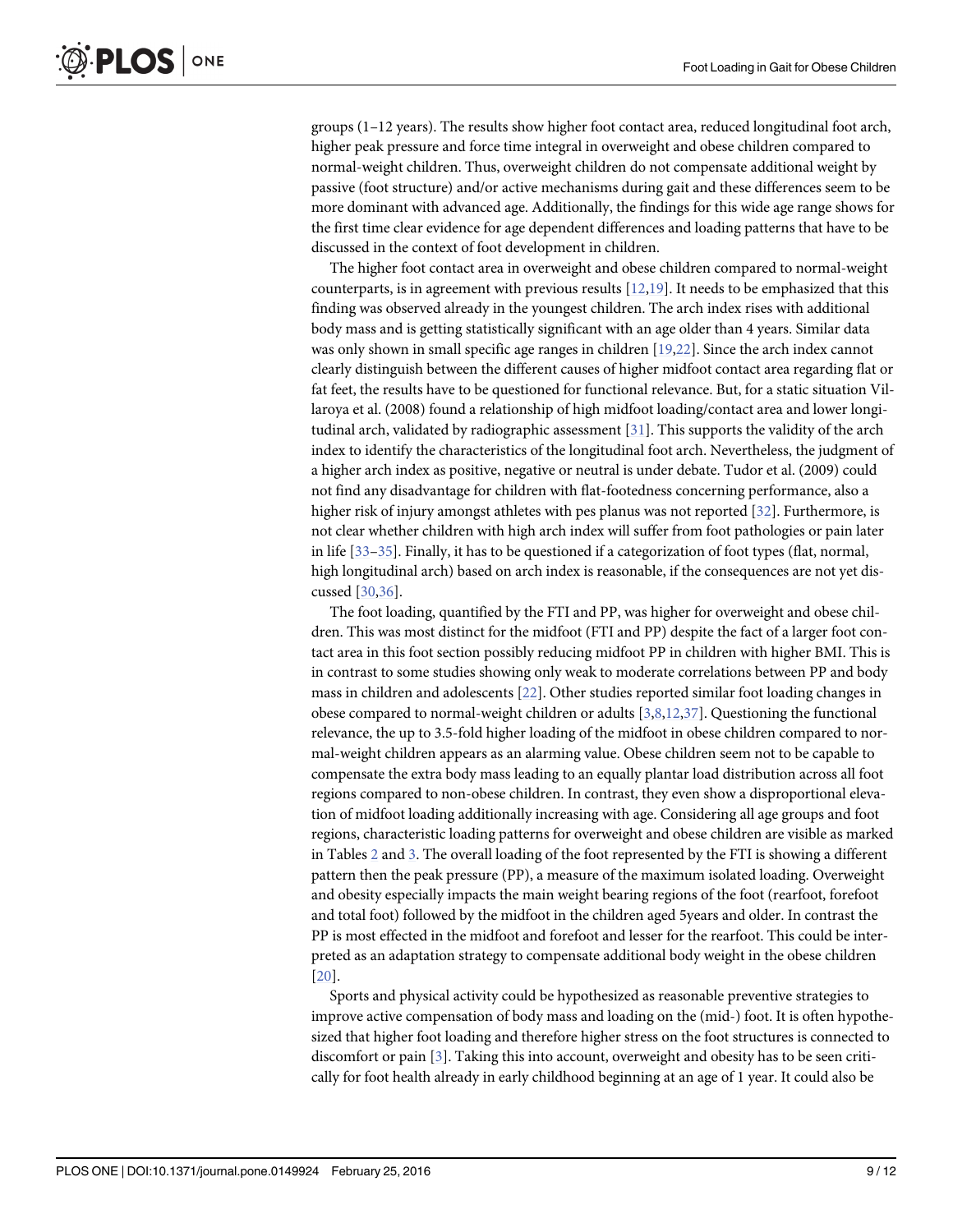speculated that higher foot stress and possible discomfort could serve as a factor negatively influencing activity level in these children starting a vicious circle.

In the context of general foot and gait development, foot characteristics of young children seem to be affected by additional body mass. This is valid to a higher extent in older compared to younger children. In line with previous results, the arch index for normal, overweight and obese children shows a reduction for 1–5 year old children with a leveling off starting at the age of 5 to 6 years [16].

The strength of the study is the large cohort of children aged 1–12 years. However, there are some limitations that need to be considered. Noticeable large standard deviations for the obese groups in all measures should be seen in context of a possibly higher interindividual variability in obese and the small sample size in these groups compared to the overweight and normal-weight groups. Therefore, high standard deviations in the age and weight groups have to be considered for interpretation. This variability will exacerbate the development and determination of cut off point for critical foot loading patterns. Self-chosen gait velocity in the present study showed no differences between BMI categories. This might in part be attributed to the restricted length of the walkway. However, the use of the two-step protocol and a similar walking velocity between BMI categories ensure that the impact on plantar pressure measurements may be considered negligible [16,28]. Gait asymmetries between left and right feet could not be presented due to the chosen measurement protocol of only the right side. This was defined to keep the compliance and data quality for repetitive gait trials in children high. Furthermore, the calculated arch index is an indirect measure of the foot longitudinal arch height leading to restraints in interpretation.

Due to field measurements body mass was assessed while wearing all day clothes. No correction was applied to avoid additional bias in short to tall children, which means that data interpretation is not valid on an individual level.

# Conclusion

In summary, the study presents detailed data for substantial differences in dynamic foot characteristics for normal-weight, overweight and obese children for each age between 1 to 12 years. Additional body mass showed a reduction of the foot arch index and higher overall loading impacting especially the midfoot area disproportionately. Moreover, plantar pressure evaluation from onset of unsupported walking to mature similar gait in different foot regions display specific patterns for overweight and obese children. Overweight and obesity are not compensated by the musculoskeletal system and already affect the one and two year old children´s feet and becomes progressively pronounced with increasing age. To avoid excessive foot loading with potential risk of discomfort or pain in childhood, prevention strategies should be developed and validated for children with a high body mass index. The presented plantar pressure values could additionally serve as reference data to identify suspicious foot loading patterns in children.

#### Acknowledgments

This study was supported by the Federation of the German Footwear Industry (HDS, Offenbach, Germany), the RICOSTA Schuhfabriken GmbH (Donaueschingen, Germany) and the University of Potsdam (Potsdam, Germany).

### Author Contributions

Conceived and designed the experiments: SM JM HB FM. Performed the experiments: SM JM HB FM. Analyzed the data: SM AC JM HB. Contributed reagents/materials/analysis tools: SM AC JM HB FM. Wrote the paper: SM AC JM HB FM.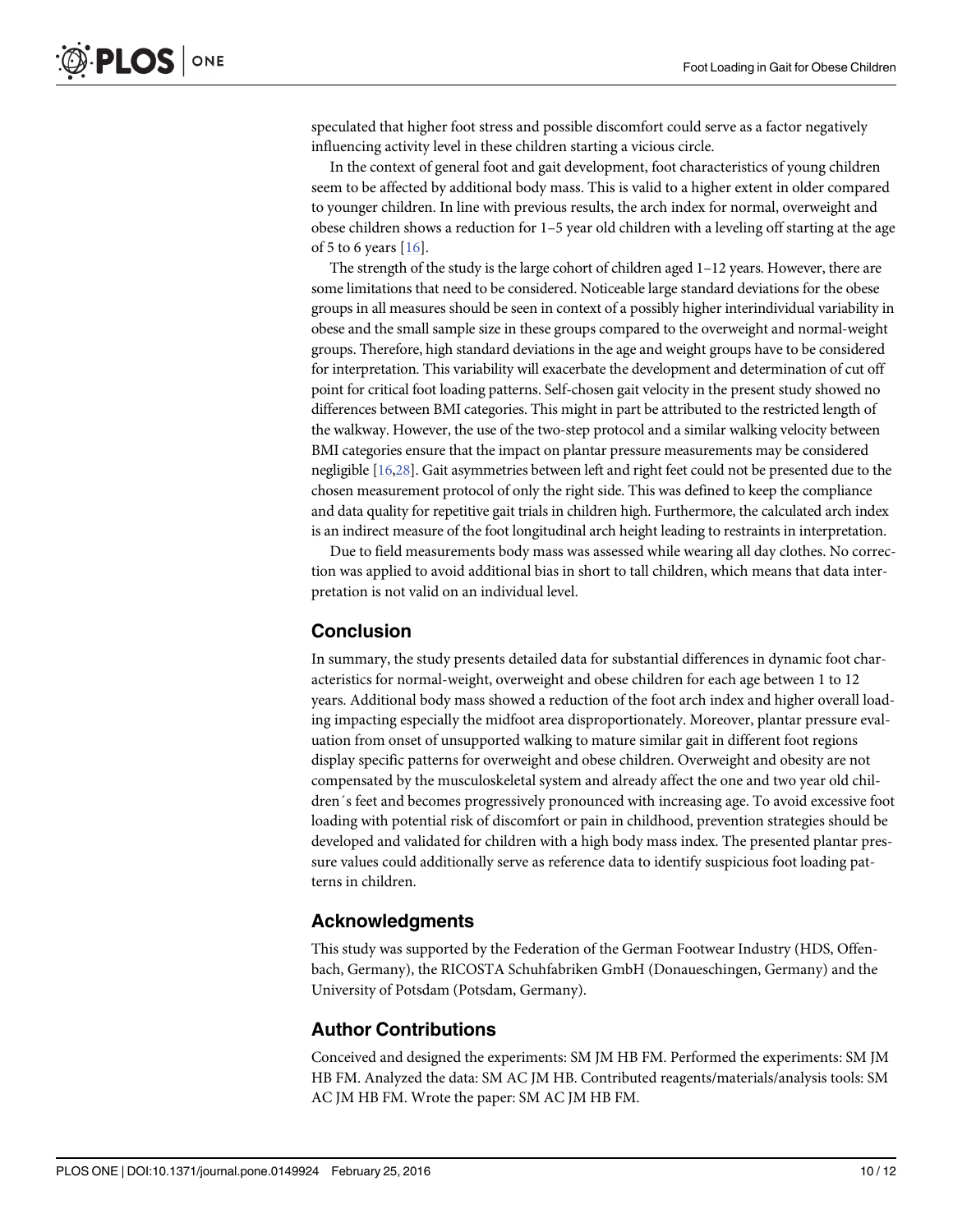#### References

- 1. de Onis M, Blossner M, Borghi E. Global prevalence and trends of overweight and obesity among preschool children. Am J Clin Nutr 2010; 92: 1257–1264. doi: [10.3945/ajcn.2010.29786](http://dx.doi.org/10.3945/ajcn.2010.29786) PMID: [20861173](http://www.ncbi.nlm.nih.gov/pubmed/20861173)
- 2. Pulgaron ER. Childhood Obesity: A Review of Increased Risk for Physical and Psychological Comorbidities. Clin Ther 2013; 35: A18–A32. doi: [10.1016/j.clinthera.2012.12.014](http://dx.doi.org/10.1016/j.clinthera.2012.12.014) PMID: [23328273](http://www.ncbi.nlm.nih.gov/pubmed/23328273)
- 3. Yan SH, Zhang K, Tan GQ, Yang J, Liu ZC. Effects of obesity on dynamic plantar pressure distribution in Chinese prepubescent children during walking. Gait Posture 2013; 37: 37–42. doi: [10.1016/j.](http://dx.doi.org/10.1016/j.gaitpost.2012.05.018) [gaitpost.2012.05.018](http://dx.doi.org/10.1016/j.gaitpost.2012.05.018) PMID: [22858245](http://www.ncbi.nlm.nih.gov/pubmed/22858245)
- 4. Cavanagh PR, Lafortune MA. Ground reaction forces in distance running. J Biomech 1980; 13: 397– 406. PMID: [7400169](http://www.ncbi.nlm.nih.gov/pubmed/7400169)
- 5. Keller TS, Weisberger AM, Ray JL, Hasan SS, Shiavi RG, Spengler DM. Relationship between vertical ground reaction force and speed during walking, slow jogging, and running. Clin Biomech (Bristol, Avon) 1996; 11: 253–259.
- 6. Jacob HA. Forces acting in the forefoot during normal gait—an estimate. Clin Biomech (Bristol, Avon) 2001; 16: 783–792.
- 7. Dufek JS, Bates BT. The evaluation and prediction of impact forces during landings. Med Sci Sports Exerc 1990; 22: 370–377. PMID: [2381305](http://www.ncbi.nlm.nih.gov/pubmed/2381305)
- 8. Hills AP, Hennig EM, McDonald M, Bar-Or O. Plantar pressure differences between obese and nonobese adults: a biomechanical analysis. Int J Obes Relat Metab Disord 2001; 25: 1674–1679. PMID: [11753590](http://www.ncbi.nlm.nih.gov/pubmed/11753590)
- 9. Browning RC, Kram R. Effects of obesity on the biomechanics of walking at different speeds. Med Sci Sports Exerc 2007; 39: 1632-1641. PMID: [17805097](http://www.ncbi.nlm.nih.gov/pubmed/17805097)
- 10. Frey C, Zamora J. The effects of obesity on orthopaedic foot and ankle pathology. Foot Ankle Int 2007; 28: 996–999. PMID: [17880874](http://www.ncbi.nlm.nih.gov/pubmed/17880874)
- 11. Mickle KJ, Steele JR. Obese older adults suffer foot pain and foot-related functional limitation. Gait Posture 2015; 42: 442–447. doi: [10.1016/j.gaitpost.2015.07.013](http://dx.doi.org/10.1016/j.gaitpost.2015.07.013) PMID: [26260010](http://www.ncbi.nlm.nih.gov/pubmed/26260010)
- 12. Dowling AM, Steele JR, Baur LA. What are the effects of obesity in children on plantar pressure distributions? Int J Obes Relat Metab Disord 2004; 28: 1514–1519. PMID: [15303103](http://www.ncbi.nlm.nih.gov/pubmed/15303103)
- 13. Wearing SC, Hennig EM, Byrne NM, Steele JR, Hills AP. The impact of childhood obesity on musculoskeletal form. Obes Rev 2006; 7: 209–218. PMID: [16629876](http://www.ncbi.nlm.nih.gov/pubmed/16629876)
- 14. Echarri JJ, Forriol F. The development in footprint morphology in 1851 Congolese children from urban and rural areas, and the relationship between this and wearing shoes. J Pediatr Orthop B 2003; 12: 141–146. PMID: [12584500](http://www.ncbi.nlm.nih.gov/pubmed/12584500)
- 15. Mauch M, Grau S, Krauss I, Maiwald C, Horstmann T. Foot morphology of normal, underweight and overweight children. Int J Obes 2008; 32: 1068–1075.
- 16. Mueller S, Carlsohn A, Mueller J, Baur H, Mayer F. Static and dynamic foot characteristics in children aged 1–13 years: a cross-sectional study. Gait Posture 2012; 35: 389–394. doi: [10.1016/j.gaitpost.](http://dx.doi.org/10.1016/j.gaitpost.2011.10.357) [2011.10.357](http://dx.doi.org/10.1016/j.gaitpost.2011.10.357) PMID: [22118730](http://www.ncbi.nlm.nih.gov/pubmed/22118730)
- 17. Riddiford-Harland DL, Steele JR, Storlien LH. Does obesity influence foot structure in prepubescent children? Int J Obes Relat Metab Disord 2000; 24: 541–4. PMID: [10849573](http://www.ncbi.nlm.nih.gov/pubmed/10849573)
- 18. Filippin NT, Bacarin TD, da Costa PHL. Comparison of Static Footprints and Pedobarography in Obese and Non-obese Children. Foot Ankle Int 2008; 29: 1141–1144. doi: [10.3113/FAI.2008.1141](http://dx.doi.org/10.3113/FAI.2008.1141) PMID: [19026210](http://www.ncbi.nlm.nih.gov/pubmed/19026210)
- 19. Filippin NT, Barbosa VLP, Sacco ICN, Lobo da Costa PH. Effects of obesity on plantar pressure distribution in children. Rev bras fisioter 2007; 11: 495–501.
- 20. Cousins SD, Morrison SC, Drechsler WI. Foot loading patterns in normal weight, overweight and obese children aged 7 to 11 years. J Foot Ankle Res 2013; 6: 1–1.
- 21. Riddiford-Harland DL, Steele JR, Cliff DP, Okely AD, Morgan PJ, Jones RA, et al. Lower activity levels are related to higher plantar pressures in overweight children. Med Sci Sports Exerc 2015; 47: 357– 362. doi: [10.1249/MSS.0000000000000403](http://dx.doi.org/10.1249/MSS.0000000000000403) PMID: [24905767](http://www.ncbi.nlm.nih.gov/pubmed/24905767)
- 22. Phethean J, Nester C. The influence of body weight, body mass index and gender on plantar pressures: results of a cross-sectional study of healthy children's feet. Gait Posture 2012; 36: 287–290. doi: [10.](http://dx.doi.org/10.1016/j.gaitpost.2012.03.012) [1016/j.gaitpost.2012.03.012](http://dx.doi.org/10.1016/j.gaitpost.2012.03.012) PMID: [22483605](http://www.ncbi.nlm.nih.gov/pubmed/22483605)
- 23. Gläßer N, Zellner K, Kromeyer-Hauschild K. Validity of body mass index and waist circumference to detect excess fat mass in children aged 7–14 years. Eur J Clin Nutr 2011; 65: 151–159. doi: [10.1038/](http://dx.doi.org/10.1038/ejcn.2010.245) [ejcn.2010.245](http://dx.doi.org/10.1038/ejcn.2010.245) PMID: [21048772](http://www.ncbi.nlm.nih.gov/pubmed/21048772)